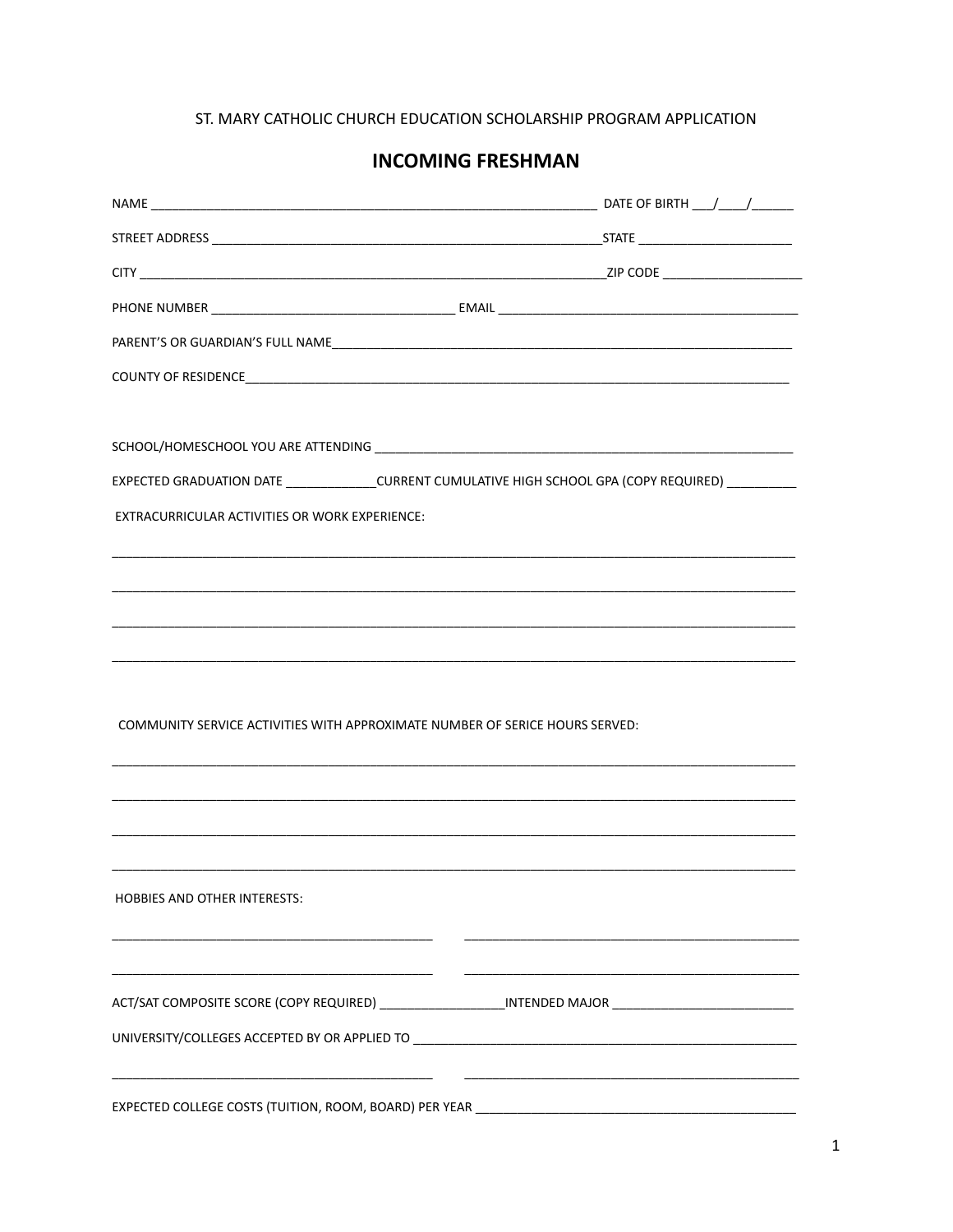| OTHER EDUCATIONAL FUNDING SOURCES AND AMOUNTS                     |
|-------------------------------------------------------------------|
| AMOUNT YOU ARE REQUESTING FROM ST. MARY SCHOLARSHIP FUND PER YEAR |
| EXPLANATION                                                       |
| (PLEASE ADD ADDITIONAL PAGES IF NEEDED)                           |

REMINDER – PLEASE SUBMIT THIS SIGNED APPLICATION ALONG WITH THE FOLLOWING TO ST. MARY CHURCH:

- COPY OF ACT OR SAT SCORE
- ESSAY TITLED "HOW COLLEGE WILL PREPARE ME FOR LIFE"
- LATEST COPY OF .HIGH SCHOOL GPA REPORT
- ONE LETTER OF RECOMMENDATION
- SIGNED COPY OF PROGRAM GUIDELINES AND RULES

#### SIGNATURES OF APPLICANT AND PARENT/GUARDIAN

"I have completed this Incoming Freshman application with honest and accurate information."

|                        |                                                                     | <b>DATE</b> |
|------------------------|---------------------------------------------------------------------|-------------|
| SIGNATURE OF APPLICANT | <u> 1980 - Johann Stoff, amerikansk politiker (d. 1980)</u>         |             |
|                        |                                                                     |             |
|                        |                                                                     | DATE        |
|                        |                                                                     |             |
|                        | SIGNATURE OF PARENT/GUARDIAN NAMES AND RESIDENCE OF PARENT/GUARDIAN |             |
|                        | (IF UNDER THE AGE OF 18)                                            |             |
|                        |                                                                     |             |

Please send completed application postmarked no later than March 31 of each calendar year to St. Mary Catholic Church Scholarship Program, 1291 East Madison Avenue, Athens, TN 37303.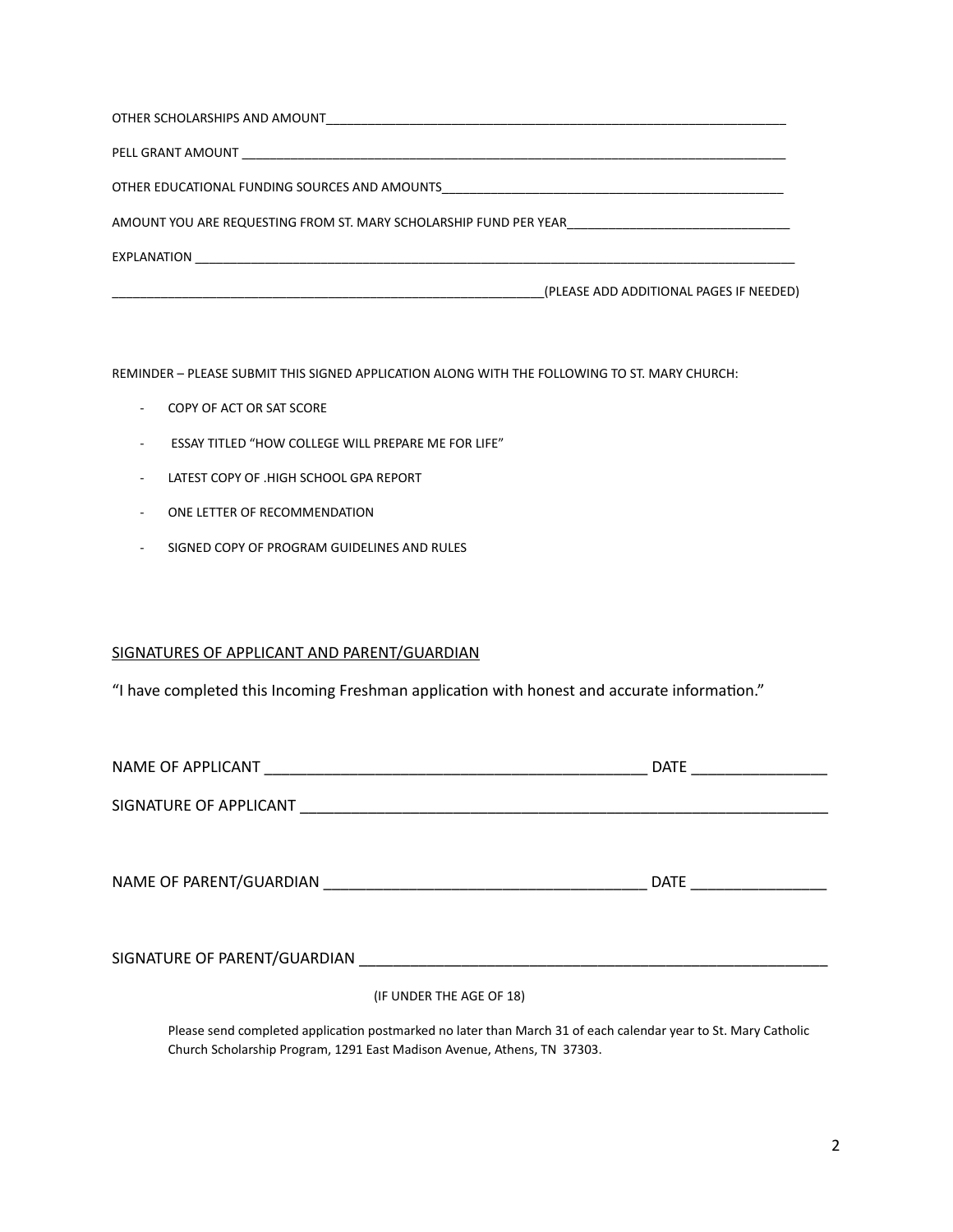## ST. MARY CATHOLIC CHURCH EDUCATION SCHOLARSHIP PROGRAM APPLICATION

# **EXISTING COLLEGE STUDENT (FIRST TIME APPLICANT)**

|                                                               | COUNTY OF RESIDENCE <b>And All Accounts and Accounts</b> and Accounts and Accounts are all accounts of the accounts of  |
|---------------------------------------------------------------|-------------------------------------------------------------------------------------------------------------------------|
|                                                               |                                                                                                                         |
|                                                               |                                                                                                                         |
|                                                               | EXPECTED GRADUATION DATE _______________CURRENT CUMULATIVE COLLEGE GPA (COPY REQUIRED) _____________                    |
|                                                               | AVERAGE CREDIT HOURS PER YEAR_______________________________ DATE STARTED COLLEGE ____________________________          |
|                                                               |                                                                                                                         |
| EXTRACURRICULAR ACTIVITIES OR WORK EXPERIENCE:                |                                                                                                                         |
|                                                               |                                                                                                                         |
|                                                               |                                                                                                                         |
| COMMUNITY SERVICE ACTIVITIES AND APPROXIMATE NUMBER OF HOURS: |                                                                                                                         |
|                                                               |                                                                                                                         |
|                                                               | <u> 1989 - Johann Harry Harry Harry Harry Harry Harry Harry Harry Harry Harry Harry Harry Harry Harry Harry Harry H</u> |
| <b>HOBBIES AND OTHER INTERESTS:</b>                           |                                                                                                                         |
|                                                               |                                                                                                                         |
|                                                               |                                                                                                                         |
|                                                               |                                                                                                                         |
|                                                               |                                                                                                                         |
| PELL GRANT- AMOUNT                                            |                                                                                                                         |